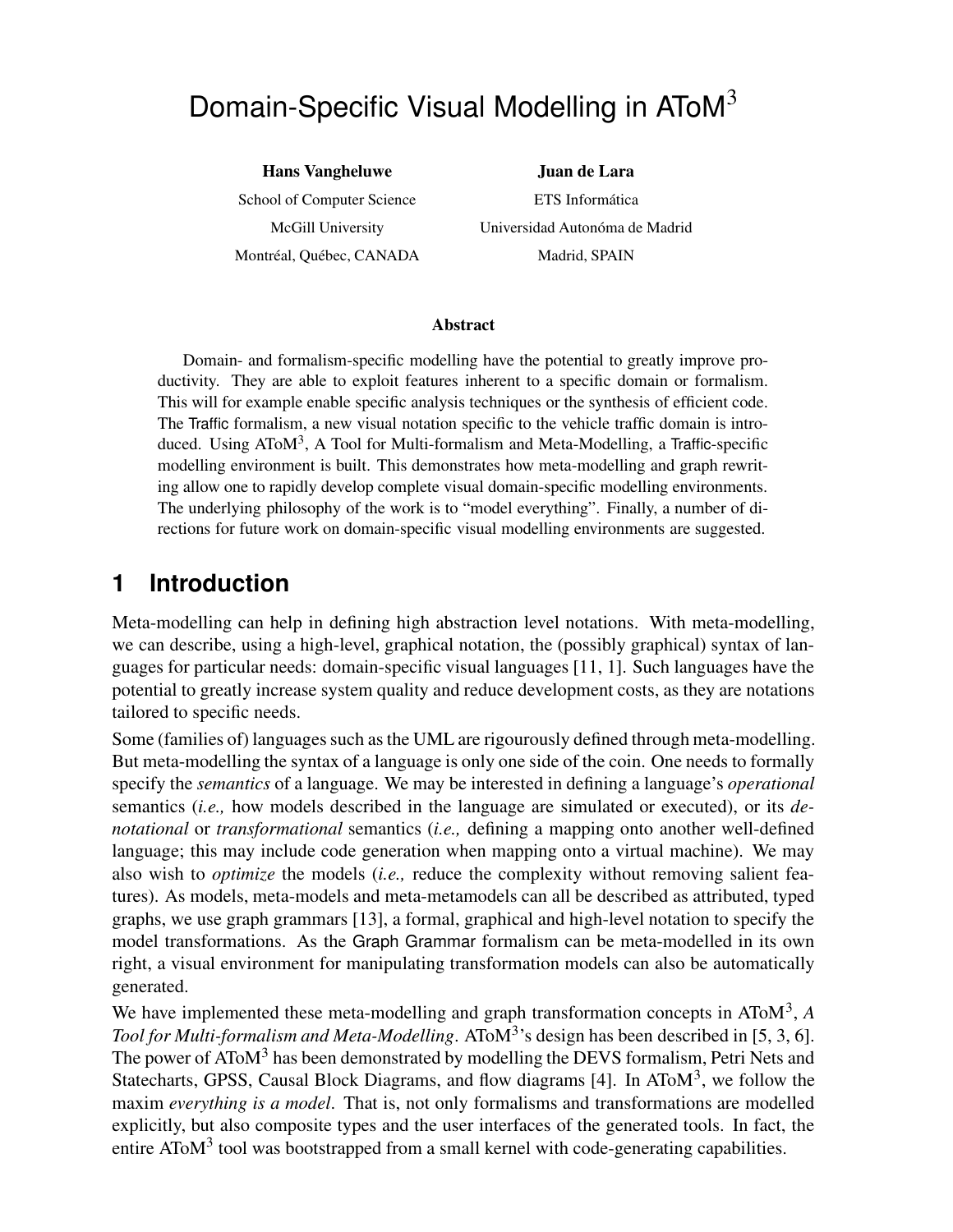

Figure 1: A Traffic Model

## **2 The Traffic Formalism**

To illustrate domain-specific modelling, we introduce the Traffic formalism, a new visual notation specific to the vehicle traffic domain. It is of course possible to model traffic systems using a variety of modelling and simulation languages such as GPSS, DEVS, and Petri Nets. We choose not to do this, but rather build a Traffic-specific modelling environment. This maximally constrains users, allowing them, by construction, to *only* build syntactically and (for as far as this can be statically checked) semantically correct models. Furthermore, the Traffic-specific, visual syntax used matches the users' mental model of the problem domain. Note how all advantages of the aforementioned formalisms are not lost as we will map Traffic models onto them. In this article, the Traffic semantics is expressed by mapping onto Petri Nets.

Figure 1 shows a small closed traffic system in which two vehicles are initially present (in the location cars), go straight across an intersection (when no other vehicles are present), turn left on a short road section which can only hold one vehicle, and either go back to their initial location or turn left. Turning left brings them across another short road section which can only hold one vehicle, back to the first intersection. After succesfully crossing this intersection, they again go back to their initial location.

A cross denotes a road section which can have a time-varying number of vehicles in it. Road sections are connected by arrows. Multiple arrows departing from a single road section indicates a choice. A capacity constraint circle may be connected to a number of road sections. The total number of vehicles in all those sections may not exceed the capacity. It is clear that this notation is specific to the vehicle traffic domain and that it allows for the description of a plethora of traffic configurations. Note how we have chosen to make Traffic an un-timed formalism to allow for high abstraction level, conservative analysis.

## **3 Meta-Modelling**

When modelling complex physical or logical systems it is desirable to use the *most appropriate formalism* to optimally describe their different aspects or components. In this case, one has to solve the problem of building and interconnecting a host of different tools, especially built for each formalism. *Meta-modelling* [9, 10] alleviates these problems.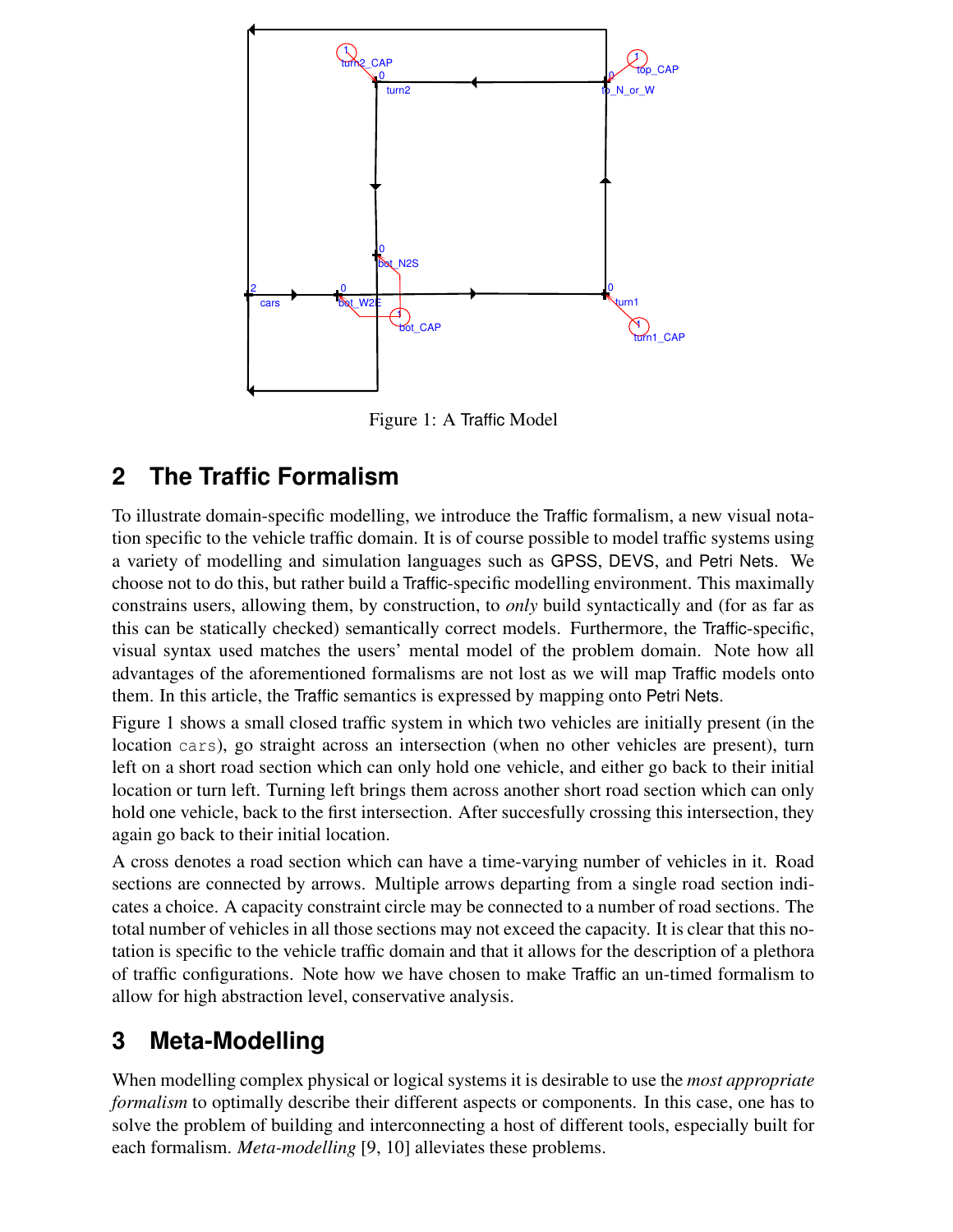

Figure 2: Entity Relationship Diagram Meta-Model of Traffic

As an example, we briefly describe how to build a meta-model for the Traffic formalism with  $AToM<sup>3</sup>$ . In AToM<sup>3</sup>, the default meta-formalism is Entity-Relationship Diagrams. To define the meta-model, one has to provide an *abstract* syntax (denoting entities of the formalism, their attributes, relationships and constraints) as well as a *concrete* graphical syntax (how the entities and relationships should be rendered in a visual interactive tool, as well as the possible graphical constraints). The Traffic meta-model shown in Figure 2 prescribes which entities are allowed in the formalism with their attributes and how they may be connected. Not shown is the definition of the graphical appearance (seen in Figure 1) of these entities, global attributes (such as the model name, and author) nor are constraints.

Once the formalism is modelled,  $A$ ToM<sup>3</sup> generates Python (www.python.org) code which can be loaded by the AToM<sup>3</sup> kernel. Once this compiled Traffic meta-model is loaded, the tool only accepts valid Traffic models. Using AToM<sup>3</sup>, the effort to produce a customized visual modelling tool can be reduced to just a few hours for typical formalisms.

## **4 Model Transformation**

The *transformation* of models is a crucial element in all model-based endeavours. As in many cases, models, meta-models, and meta-meta-models are all attributed, typed graphs. These graphs can be transformed by means of graph rewriting. The rewriting is specified in the form of models in the Graph Grammar formalism. Graph grammars are a generalization of Chomsky grammars, for graphs [13] [7]. Graph grammars are composed of production rules, each having graphs in their left and right hand sides (LHS and RHS).

In addition to the syntax of the Traffic formalism modelled above, we still need to model its *semantics*. One option would be to describe the operational semantics of the formalism (*i.e.,* how vehicles move through the model) by constructing a simulator by hand or by building a Graph Grammar model of the dynamics. We have chosen to map Traffic models onto Petri Net [12] models instead. Not only does this *define* the meaning of the the Traffic formalism, but it allows for the use of existing Petri Net analysis, optimization and simulation techniques and tools.

Figure 3 depicts our Graph Grammar model of the mapping. The model starts with an initial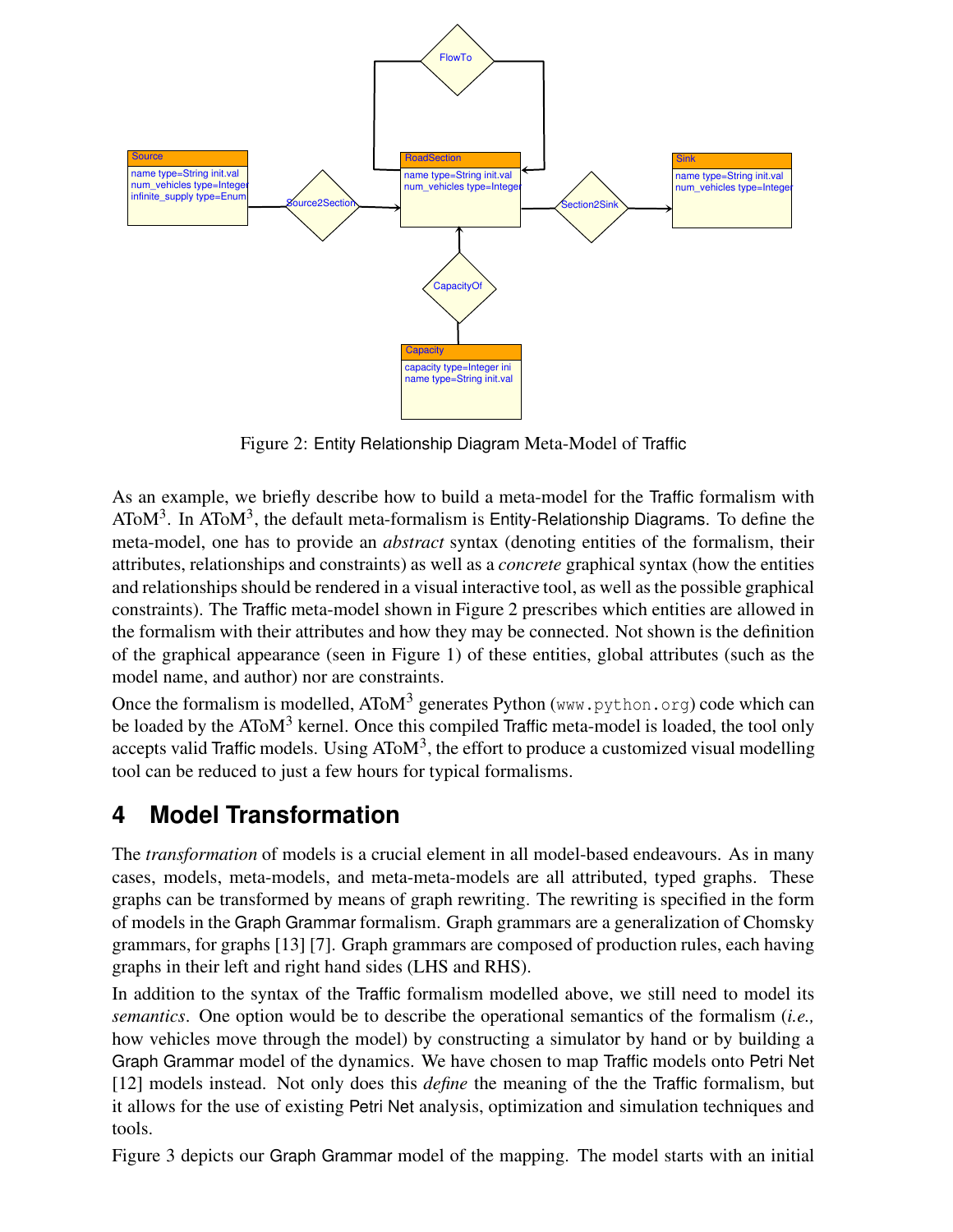

Figure 3: Traffic to Petri Net Transformation Rules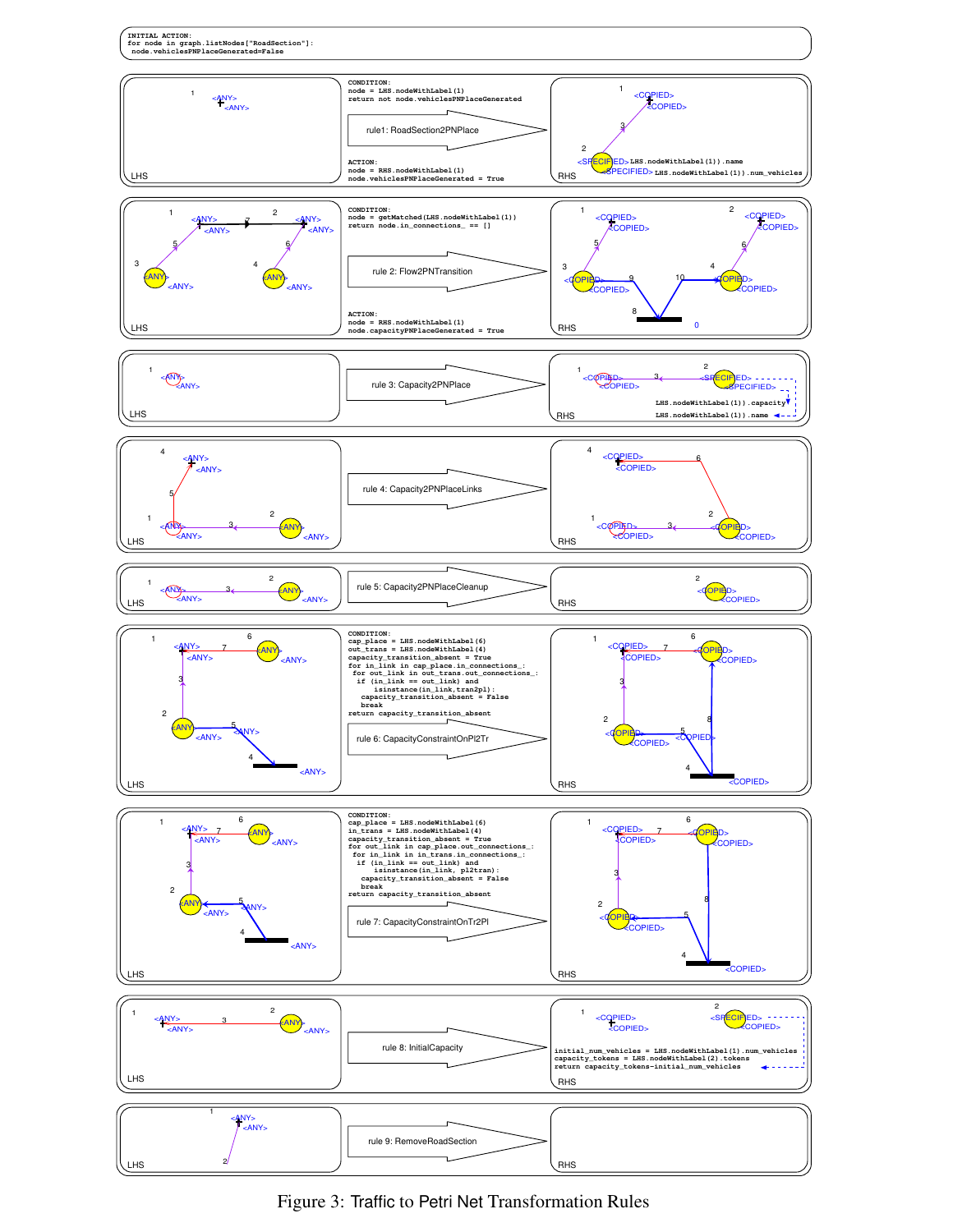action followed by nine rules. Each rule has a LHS and a RHS as well as an optional precondition and post-action. Nodes and connections in LHSs and RHSs are identified by means of labels (numbers). If a number appears on both the LHS and the RHS of a rule, the node or connection is retained when the rule is applied. If the number appears only on the LHS, the node or connection is deleted when the rule is applied. Finally, if the number appears only on the RHS, the node or connection is created when the rule is applied. Node and connection attributes in LHSs must be provided with attribute values which will be compared with the node and connection attributes of the host graph during the matching process. These attributes can be set to  $\langle ANY \rangle$ , or may have specific values. In the RHS, we can specify changed attribute values for those nodes which also appear in the LHS. In ATo $M<sup>3</sup>$ , we can either copy the value of the attributes of the LHS (this appears as  $\langle COPIED \rangle$  in the figure), specify a new value, or associate arbitrary Python code to compute the attribute value, possibly based on other nodes' attributes. Obviously, we must specify the attribute values of the newly created nodes or connections.

In the inital action of our model, all RoadSection nodes are marked as unvisited (to avoid infinite application of rule 1). Rule 1 transforms Traffic RoadSection nodes into Petri Net Places, with a link to the original RoadSection node. Rule 2 transforms Traffic FlowTo connections between RoadSection nodes into Petri Net Transitions with appropriate Petri Net arcs. Rule 3 creates a Petri Net Place for each Traffic Capacity node, copying the capacity and name attributes and keeping a link between both nodes. Rule 4 creates a direct link between a Petri Net Capacity node and a Traffic RoadSection node it pertains to. The no longer needed link between the Traffic Capacity node and the Traffic RoadSection node is removed. Rule 5 removes the no longer needed Traffic Capacity nodes. Rules 6, 7 and 8 implement Petri Net capacity constraints as described in [12]. Rules 6 and 7 add appropriate input and output arcs. Rule 8 adjusts the number of tokens in Petri Net Capacity nodes to reflect the initial number of vehicles in capacity constrained RoadSection nodes. Finally, rule 9 removes the no longer needed Traffic RoadSection nodes as well as dangling edges.

Note how a GenericGraph formalism are used as a "helper" during graph transformations, in particular from one formalism to another. GenericGraph edges are used to keep links between Traffic and Petri Net nodes. This is cleaner than adding "helper" relationships to either of those two formalisms or than using some of the relationships of those two formalisms out-of-context.

Applying our transformation to the Traffic system depiced in Figure 1 yields the Petri Net model depicted in Figure 4.

This model may now be used to analyze and simulate the system. For analysis, we generate the Coverabilty Graph (a Reachability Graph dealing with possibly infinite markings) shown in Figure 5. The Coverability Graph allows for *liveness* analysis of the Traffic system. In particular, as there are no nodes with outgoing edges in this graph, we conclude that *deadlock* cannot occur.

#### **5 Suggestions for Future Research**

It is important to model not only the visual syntax of formalisms, but also the way in which a user will interact with models in those formalisms. This modelling of *reactive behaviour* of domain-specific graphical user interfaces needs to (i) be intuitive, (ii) support analysis, simulation, and above all code synthesis and (iii) be seemlessly integrated and consistent with the meta-model and with possible modelled model transformations. Some early experience with Statechart models of the reactive behaviour of  $A$ To $M<sup>3</sup>$  has been promising. As shown in Figure 6 AToM<sup>3</sup>'s user interface is modelled, simulated and synthesized entirely using DCharts [8]. In our experience, the Statechart/DChart formalisms are not modular enough for our purposes and the link with declarative (layout as well as semantic) constraints is still unclear.

Transformations need to be possible to/from and between textual model descriptions. For this,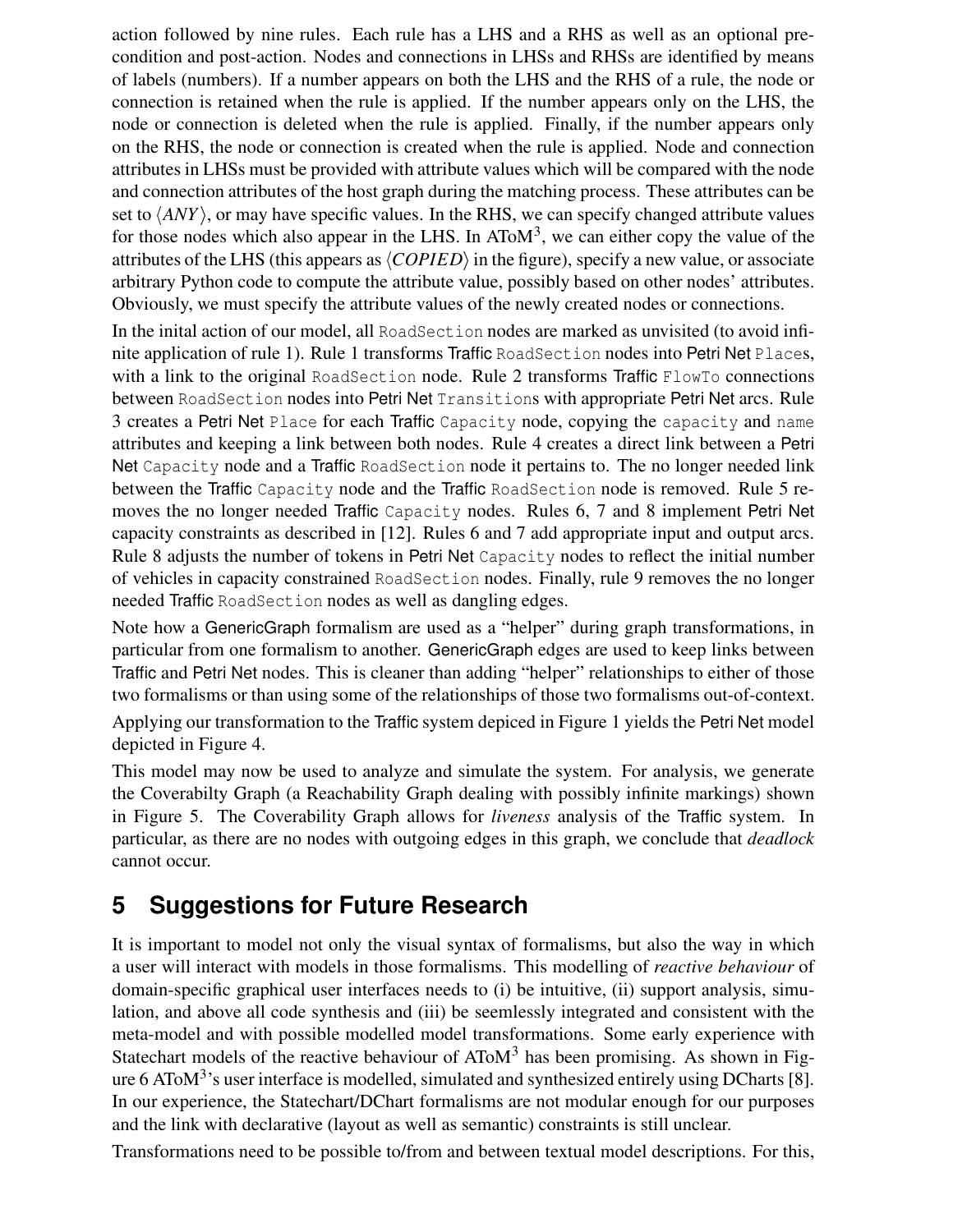

Figure 4: The Generated Petri Net Model



Figure 5: The Generated Coverability Graph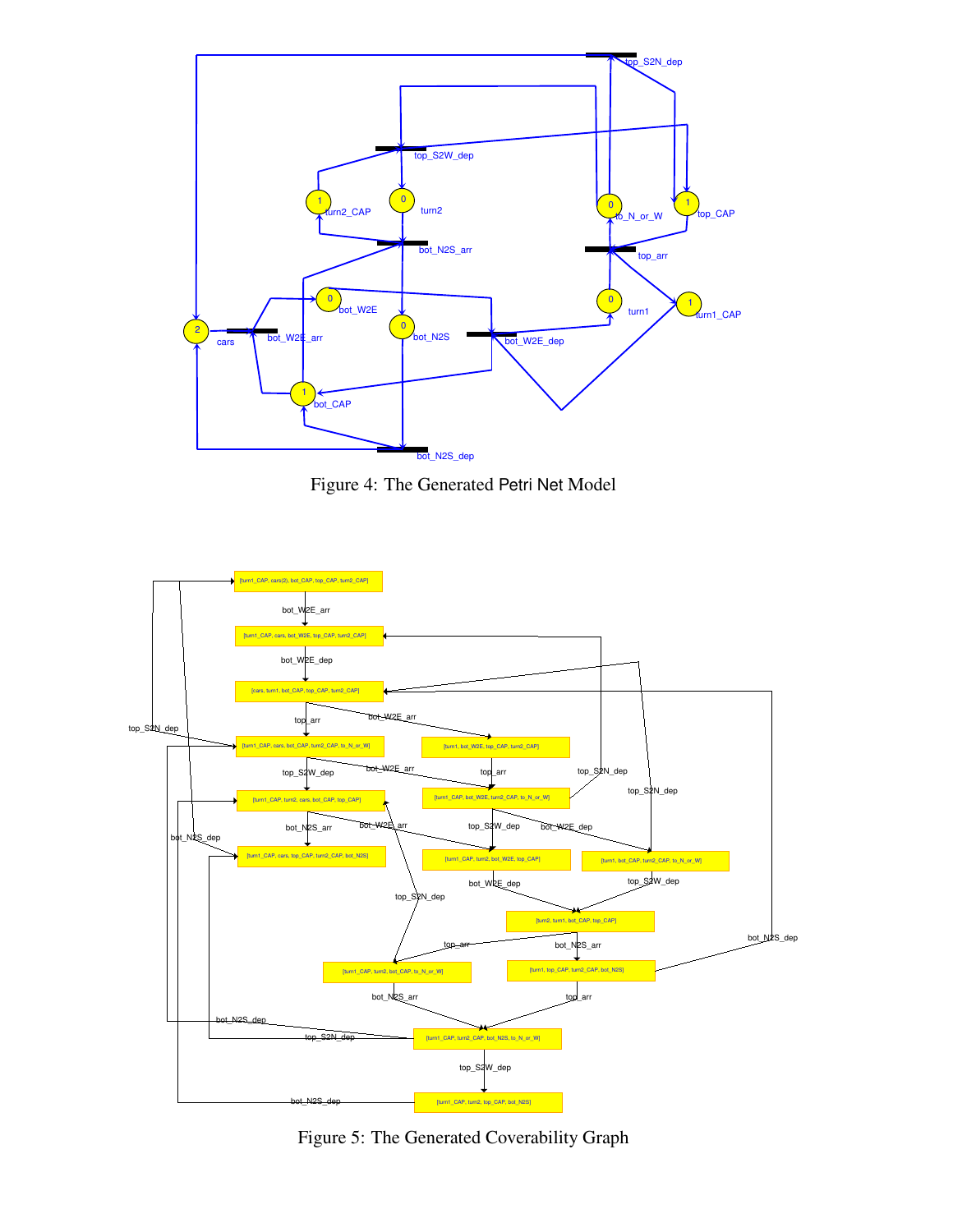

Figure 6: The GUI's reactive behaviour modelled and in action

graph grammars are not very suitable. Furthermore, if graph grammars are used, it may sometimes be more appropriate to describe patterns in a textual way, as in GReAT [2]. Apart from this fact, a textual syntax is most certainly needed for a target-code-independent *action language*. Due to our involvement in the design of the Modelica language (www.modelica.org), we are currently experimenting with Modelica to make it suitable for multi-formalism and meta-modelling.

Models should be used for (i) analysis and verification, (ii) simulation, and (iii) synthesis (by appropriate transformations). Some of these transformations could become "standard" such as the mapping onto Petri nets with subsequent analyses. Rather counter-intuitively, it is expected that increasing the number of (re-useable) transformations will increase the potential for optimizations, thus increasing the quality of the final product.

#### **References**

- [1] Special issue on domain-specific modeling with visual languages. *Journal of Visual Languages and Computing*, 15(3-4):207–330, June - August 2004. Edited by J. Gray, M. Rossi, and J.-P. Tolvanen.
- [2] A. Agrawal, G. Karsai, and F. Shi. Graph transformations on domain-specific models. Technical Report ISIS-03-403, Vanderbilt University, Institute for Software Integrated Systems, November 2003.
- [3] Juan de Lara and Hans Vangheluwe.  $A\text{ToM}^3$ : A tool for multi-formalism and metamodelling. In *European Joint Conference on Theory And Practice of Software (ETAPS), Fundamental Approaches to Software Engineering (FASE)*, Lecture Notes in Computer Science 2306, pages 174 – 188. Springer-Verlag, April 2002. Grenoble, France.